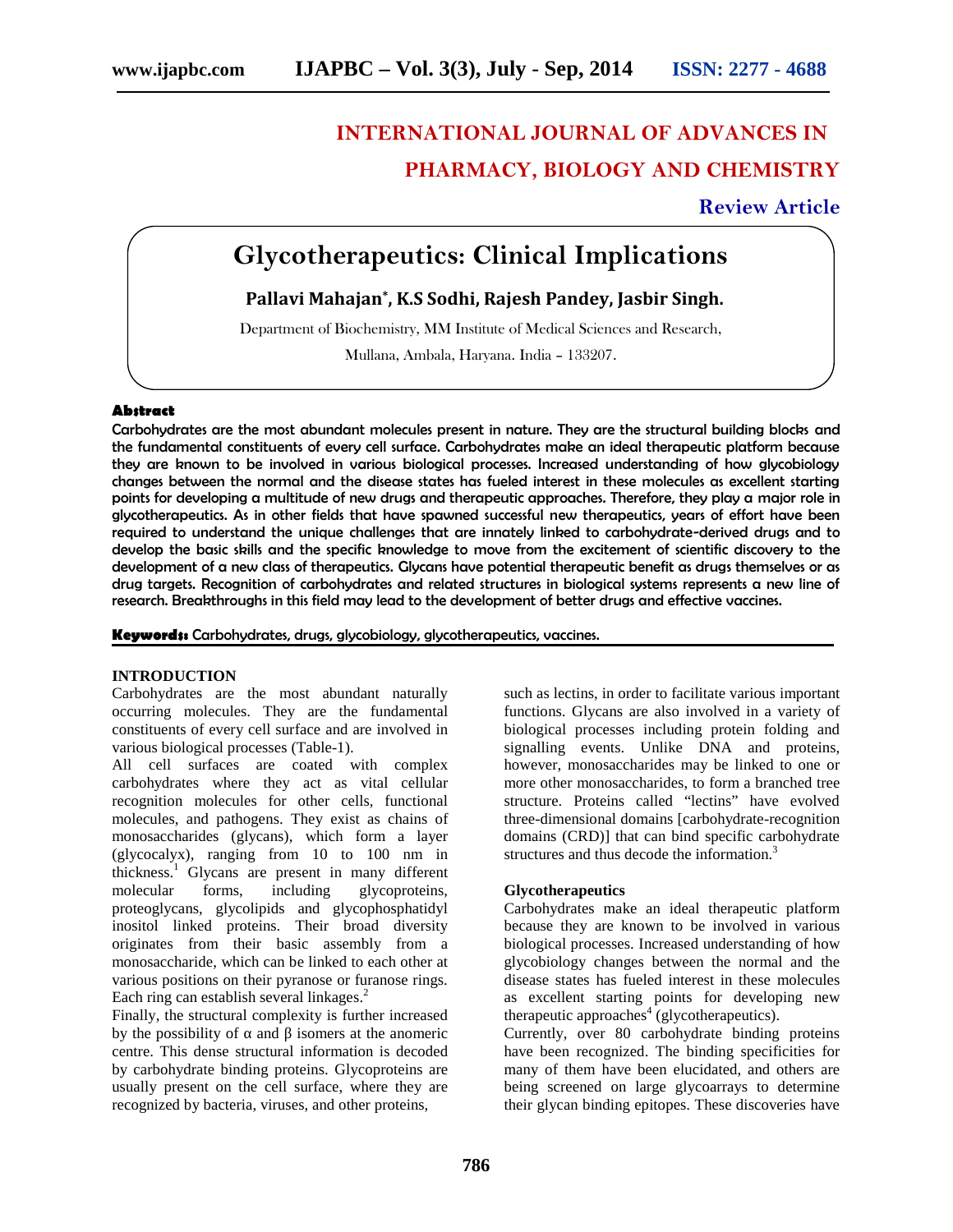led to a new beginning in glycobiology. They also provide a continuous supply of carbohydrate related targets for the structure based design of new chemical entities that mimic bioactive carbohydrates, and form a novel class of therapeutics.<sup>2</sup> A good drug is a target-specific drug; its users can expect high efficiency and few, if any, side effects. Target specificity also means recognition, and this is where carbohydrates come in. While many drugs contain carbohydrates as part of their molecules, other drugs – lacking carbohydrates covalently bound to their molecules – can be guided by them.

#### **Carbohydrate-derived drugs**

Despite playing an essential part in numerous biological processes, carbohydrate and carbohydrate derived drugs cover only a limited area of the world of therapeutics. Many pathophysiologically important carbohydrate–protein interactions have yet to be exploited as a source of new drug targets. One reason might be the pharmacokinetic drawbacks that are inherently linked to carbohydrates high polarity, precluding satisfactory oral availability, and fast renal excretion following parenteral administration.<sup>2</sup>

A few dozen US FDA-approved prescription drugs contain carbohydrate moieties as part of their structures. The removal of the sugar eliminates the therapeutic value of the drug. These drugs can be divided into five categories<sup>5</sup> (Table-2):

Monosaccharide conjugates include, in turn, five groups of prescription drugs (Fig-1):

#### **Monosaccharides**

Glucose as dextrose solution is used as i.v.fluid. Glucose is also a component of oral rehydration solution (ORS) given in cases of dehydration. Mannitol is used in cerebral oedema to reduce intracranial tension.

#### **Anthracycline Antibiotics and Agents**

The second group is represented by cytotoxic anthracycline antibiotics of microbial origin antibiotics of microbial origin (**Doxorubicin** and **Daunorubicin**) or their semi synthetic derivatives (**Epirubicin** and **Idarubicin**).These are potent anti-neoplastic agents consisting of a naphthacenequinone nucleus linked through a glycosidic bond at ring atom 7 to an amine sugar, daunosamine. The planar anthracycline nucleus interactions with the DNA double helix, between nucleotide base pairs, with consequent inhibition of nucleic acids (DNA and RNA) and protein synthesis. They stabilize the DNAtopoisomerase II complex, by inhibiting topoisomerase II activity, thus blocking the ligationreligation reaction. All of these drugs show the

cytotoxic effect on malignant cells and – as side effects – on various organs. These drugs induce apoptosis, which may be an integral part of the cellular action related to antitumor therapeutic effects as well as toxicities. Another doxorubicin derivative is its conjugate with a polymeric galactomannan, which has cytotoxicity some 20 to 90 times lower than that of doxorubicin. 5-FU and GM CT-01 apparently show synergism in entering a malignant tumor, and the same two compounds interfere with each other when entering the liver. This might explain how the combination might show a better antitumor activity and lower toxicity toward healthy cells and organs.

#### **Nucleotides and Nucleosides and Their Analogs** Among them are:

**Fludarabine Phosphate** (fluorinated arabinofuranosyladenine 5 -monophosphate), whose metabolic product inhibits DNA synthesis. It is indicated for the treatment of B-cell chronic lymphocytic leukemia. Another such agent **Gemcitabine** (2'-deoxy-2, 2'-difluorocytidine), is a nucleoside analogue that inhibits DNA synthesis and exhibits antitumor activity.

**Stavudine**, a synthetic thymidine nucleoside analog, is active against the human immunodeficiency virus (HIV).

**Adenosine** (6-amino-9- -D-ribofuranosyl-9- Hpurine), present in all cells of the body and activates purine receptors (cell-surface adenosine receptors) causing relaxation of vascular smooth muscle, therefore indicated in patients with paroxysmal supraventricular tachycardia.

The first synthetic, non-interferon type antiviral drug **Ribavirin** (ribofuranosyl-triazole derivative), a nucleoside analog, active against respiratory syncytial virus (RSV).

A cardioprotective agent **Acadesine**, a ribofuranosyl-imidazole derivative and a purine nucleoside analog, which is employed in coronary artery bypass graft surgery.

#### **Polyenes**

The fourth group, polyenes, is exemplified by **Amphotericin B**, which is an antifungal antibiotic of microbial origin. It is a 3-Amino-3,6-dideoxy- -D-<br>mannopyranosyl derivative of an mannopyranosyl derivative of an octahydroxypolyene. It binds to cell membrane sterols and thus changes the cell membrane permeability of susceptible fungi which leads to leakage of intracellular content – and, as a consequence, cell death. Liposomal amphotericin B is even more effective and less toxic.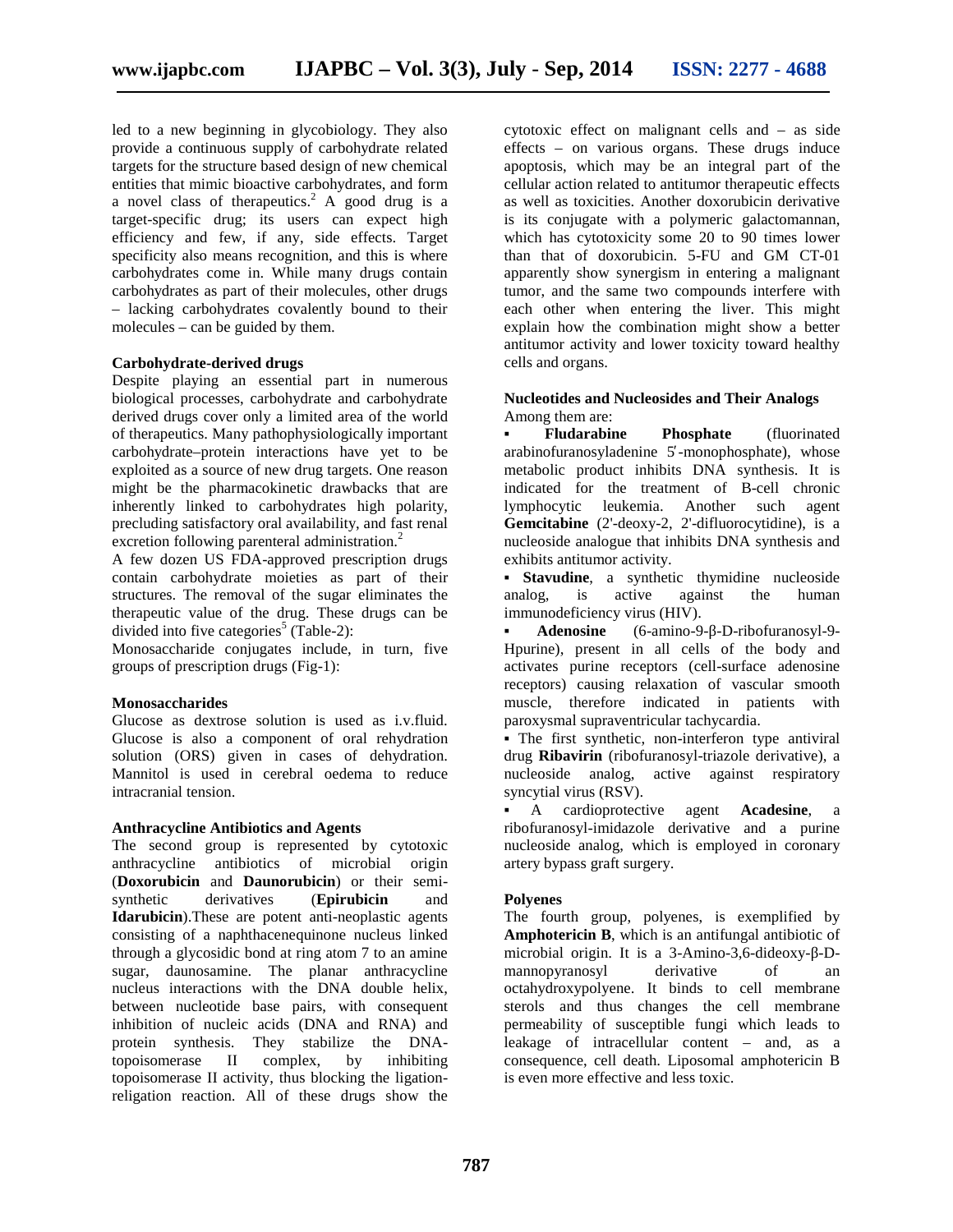#### **Other Agents**

The fifth group of monosaccharide drugs contains a number of assorted compounds, such as:

The cancer chemotherapeutic agent **Etoposide**, a semi-synthetic -D-glucopyranoside derivative of podophyllotoxin.

An antibacterial antibiotic of microbial origin **Lincomycin**, a derivative of 1-thio-D-*erythro*- -D *galacto*-octopyranoside.

A semisynthetic antibiotic, **Clindamycin**, a derivative of 1-thio-L-*threo*- -D-*galacto* octopyranoside and produced from Lincomycin.

An antitumor drug, **Pentostatin**, a direct inhibitor of adenosine deaminase and ribonucleotide reductase, particularly in cells of the lymphoid system.

#### **Disaccharides and Disaccharide Conjugates**

These are represented by the following medications:

An antipeptic and ulcer-protective drug, **Sucralfate**, a -D-fructofuranosyl- -D-glucopyranoside basic aluminum sucrose sulfate complex. It accelerates healing of peptic ulcers.

A synthetic colonic acidifier **Lactulose** (4-O- -D galactosyl-D-fructose) which promotes laxation.

A microbial amphoteric tricyclic glycopeptide antibiotic, **Vancomycin**, which inhibits bacterial cell wall biosynthesis.

#### **Trisaccharides**

These are represented by the following two prescription drugs:

An antibacterial aminoglycoside antibiotic of microbial origin, **Tobramycin**, a derivative of an aminoglucopyranosyl-ribohexopyranosyl-

Lstreptamine. The drug acts primarily by disrupting protein synthesis through altering cell membrane permeability; thereby breaching the cell envelope and causing eventual cell death. It is indicated for the management of cystic fibrosis.

A cardiac glycoside, **Digoxin**, that belongs to a closely related group of drugs of plant origin and that contains a sugar and a cardenolide; the sugar part consists of (O-2,6-dideoxy- -D-*ribo*-hexapyranosyl). Digoxin inhibits sodium-potassium ATPase leading to an increase in the intracellular concentration of calcium. It is useful in the treatment of cardiac failure.

#### **Oligosaccharides and Polysaccarides**

Prescription drugs made of oligosaccharides and polysaccharides include three principal groups:

- *Glycoaminoglycans*
- *Heparin like saccharides* (Heparin, Tinzaparin, Danaparoid, Pentosan polysulfate).

 *Complex oligosaccharides* (Streptomycin, Neomycin, Acarbose).

Glycoaminoglycans (GAGs) are unbranched, polydisperse, acidic polysaccharides, often covalently linked to a protein core to form proteoglycans  $(PGs)$ .<sup>6</sup> GAGs are characterized (with the exception of keratin sulfate) by a repeating core disaccharide structure comprised of uronic acid and hexosamine residues. The most common GAGs are heparin, heparin sulfate (HS), hyaluronic acid (HA), chondroitin sulfate (CS), dermatan sulfate (DS), and keratin sulfate (KS).The PG family consists of 30 members, which display a broad range of biological functions.<sup>7</sup>

#### **Heparin and Heparin-like Saccharides**

In 1916, heparin was discovered by McLean, working under the directions of William Howell at John Hopkins University. To ascertain the origin of a substance causing blood coagulation, McLean isolated fractions from mammalian tissues. These, however, instead of clotting blood, prevented its coagulation. Howell recognized the importance of his student's discovery, suggesting heparin's therapeutic use to treat coagulation disorders.<sup>8</sup>

Heparin is a polydisperse, highly sulfated, linear polysaccharide made up of repeating 1→4 linked uronic acid and glucosamine residues. $9$  For the past 70 years, heparin has been used clinically as an anticoagulant, but its precise structure remains unknown. It is short–lived, as it is immediately processed by a -glucuronidase to form a number of smaller polysaccharide chains (only one of which, corresponding to the original site of attachment to the core protein, should contain peptide) called GAG heparin.<sup>10</sup> Heparin sulfate  $(HS)$  is primarily found in the extracellular matrix and in cell membranes, $11$ while heparin is only intracellular. Although having structural similarity, HS and heparin have different ratios of N-acetyl to O-sulfo groups and can be often distinguished by differences in their sensitivity to heparin lyases.

Heparin is synthesized in connective tissue type mast cells, as part of the serglycin  $PG<sup>6</sup> HS$  is produced by most animal cells and is bound to a variety of core proteins, corresponding to syndecan, glypican, perlecan, and agrin PGs.<sup>12</sup> PG heparin is primarily found in the granules of mast cells. When mast cells degranulate, heparin is released as GAG heparin. $^{13}$ Heparin is the most commonly used anticoagulant. Since orally administered heparin is inactive and also has a low bioavailability when administered subcutaneously<sup>14</sup>, so it is usually injected intravenously. The success of low molecular weight heparin (LMW) heparins is primarily because of their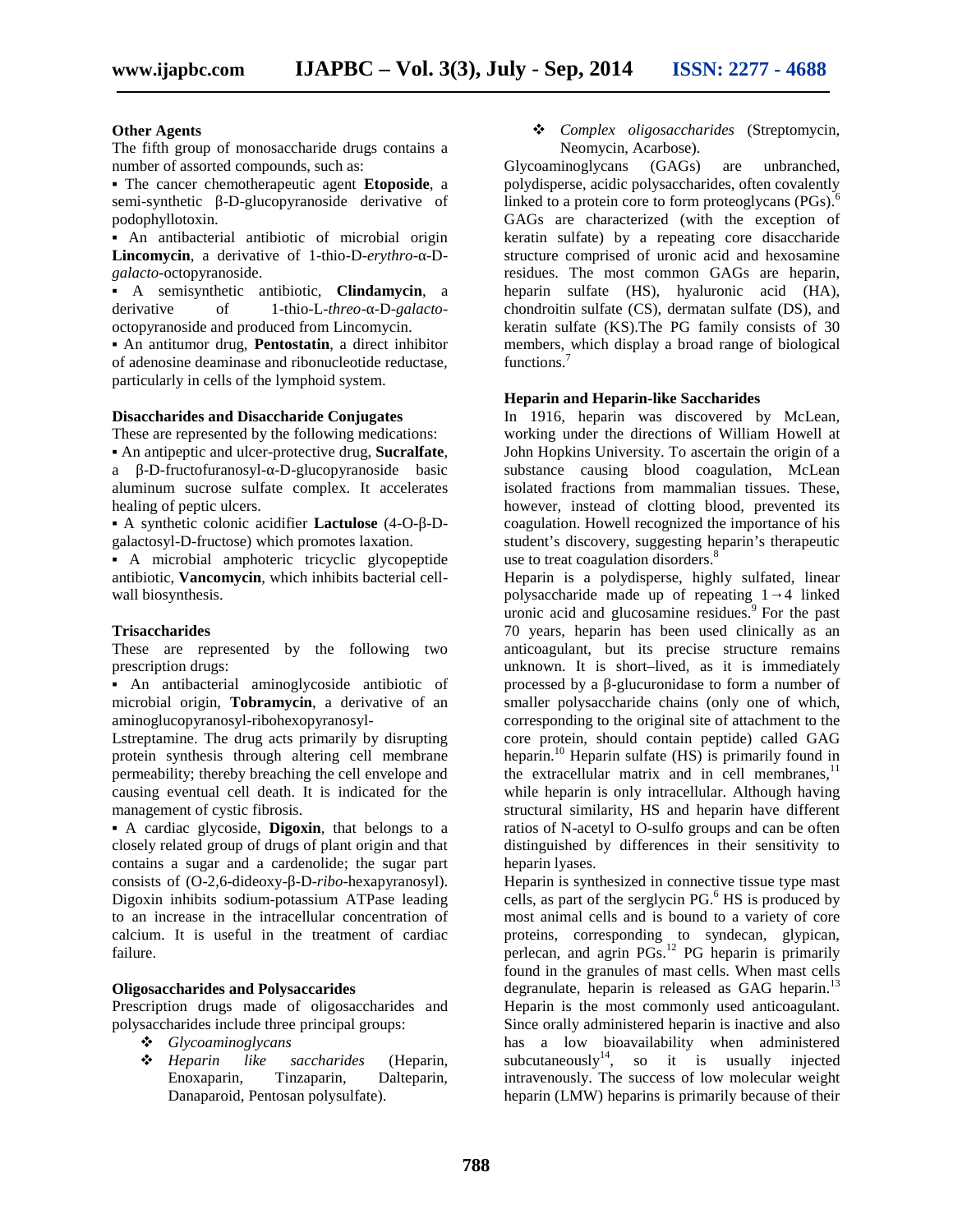high subcutaneous bioavailability.<sup>15</sup> LMW heparins are prepared by the controlled chemical or enzymatic depolymerization of heparin. Their clinical use has recently surpassed the use of heparin in the US. In addition to heparin's anticoagulant activity, it has a wide variety of other activities (Table-3).

**Enoxaparin**, **Tinzaparin** and **Dalteparin** are all prepared by controlled depolymerization of heparin or its derivatives, accomplished by alkaline degradation, enzymatic hydrolysis, and nitrous acid fragmentation, respectively. **Danaparoid** is a complex glycosaminoglycuronan whose active components are heparan sulfate, dermatan sulfate, and chondroitin sulfate. Finally, **Pentosan Polysulfate** is a semi-synthetic sulfated heparin-like oligomer. Composed of -D-xylopyranose residues, it shows anticoagulant and fibrinolytic effects.

The antithrombotic action of heparin is due mainly to its ATIII-mediated anticoagulant activity. ATIII, a serine proteinase inhibitor (SERPIN), is an anionic glycoprotein which forms tight, irreversible, equimolar complexes with its target enzymes (thrombin, factor Xa, etc.). $^{10}$ 

When heparin is administered intravenously, lipoprotein lipase (LPL) is mobilized from the vascular endothelial surface into the blood. This may result in increased triglyceride lipolysis in the bloodstream, lowering the concentration of cholesterol-rich remnant particles in contact with the arterial wall.<sup>16</sup> Heparin's application as an antisclerotic agent is limited by its primary activity as an anticoagulant and its lack of oral bioavailability.<sup>1</sup>

Heparin may also act as an anti-inflammatory agent through its interaction with selectins and chemokines.<sup>18</sup> Selectins are a family of transmembrane glycoproteins found on endothelium, platelets and leukocytes. Although the putative ligand on the endothelium responsible for leukocyte interaction with selectins is sialyl Lewis X, HS plays a role in this interaction.<sup>19</sup>

Heparin may play a variety of roles in angiogenesis. Immediately before capillary ingrowth, mast cells accumulate at the site of the tumor $^{20}$  and release heparin that can stimulate endothelial cell migration. Protamine and the chemokine platelet factor 4, both of which bind and inactivate heparin, can inhibit angiogenesis.<sup>21</sup> Heparin can localize, activate, stabilize, and stimulate angiogenic growth factors such as fibroblast growth factor and endothelial cell growth factor. $^{22}$ 

Because of its anticoagulant function, heparin can inhibit thrombin and fibrin formation induced by cancer cells. Heparin may therefore potentially inhibit intravascular arrest of cancer cells and thus promote metastasis. Moreover, heparin in mast cells also binds pathogens and may target them to dendritic or phagocytic cells.<sup>20</sup>

#### **Dermatan and Chondroitin sulfates**

Dermatan sulfate (DS) and chondroitin sulfate (CS) make up a second GAG family, called galactoaminoglycans. CS is the most abundant GAG in the body, and occurs in both skeletal and soft tissue.<sup>10</sup> CS consists of repeating units of glucuronic acid and GalNpAc. The two most common isomers contain O-sulfo groups at positions 4 (CS-A) or 6 (CS-C) of the galactosyl residue. DS, found mainly in mucosa and skin, is a polydisperse micro heterogeneous sulfated copolymer of D-GalpNAc and primarily L-IdoAp acid. $^{23}$  Thrombomodulin is a PG found on the luminal surface of the vascular endothelium and on underlying smooth muscle cells. DS may also play a role in lipid metabolism by binding and releasing endothelial lipoprotein lipase into the circulation.<sup>24</sup> The compositions of the endothelial cell surface HS and DS PGs change during atherogenesis.<sup>25</sup> Like HS, DS is a relatively weak anticoagulant. Other applications for DS include the preparation of medical devices and artificial tissues. Small arterial prostheses composed of a microporous polyurethane tube coated with a gel containing a mixture of type I collagen and DS have been designed. $10$ 

CS has been widely used as a nutriceutical for the treatment of osteoarthritis.<sup>26</sup> CS from human milk has also been found to inhibit HIV glycoprotein gp120 binding to its host cell CD4 receptor *in vitro*. CS-C has been used as a component of artificial skin. $27$ 

#### **Hyaluronan**

Hyaluronan (HA) is a polyanionic natural polymer occurring as linear polysaccharide composed of glucuronic acid and N-acetylglucosamine repeats via a  $-1,4$  linkage.<sup>28</sup> It is mainly found in the extracellular space, where it accumulates, but can also be bound to the cell surface or be located intracellularly around the nucleus and in the lysosomes.<sup>29</sup> The largest storage of HA in humans is in the skin  $(50\% \text{ of the body's HA})$ .<sup>30</sup>

One important function of HA is its ability to immobilize specific proteins (agrecan, versican, neurocan, brevican, CD44) in desired locations within the body. $31$  HA is produced at high levels during cell proliferation, especially during mitosis. HA may help the cells to detach from the matrix, making it easier for them to divide, while some cell surface receptors (i.e., CD44 and RHAMM) bind HA, immobilizing them in the desired location. $32$ Cancer cells are often enriched with HA, and intense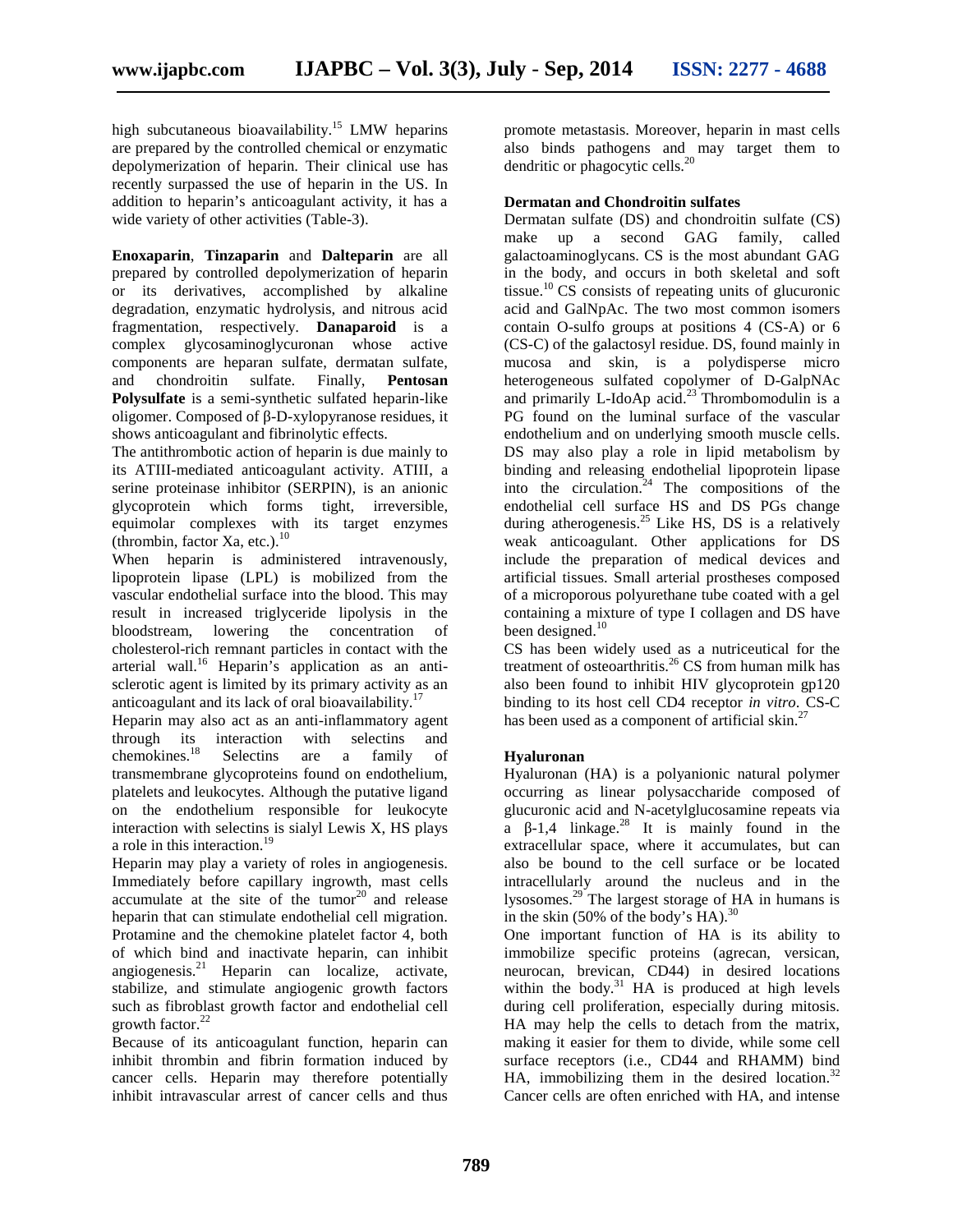intracellular staining for HA is a weak prognostic indicator for cancer therapy.<sup>33</sup> During inflammation, the HA production is increased, and the viscous solutions seem to inhibit cell activities.

The high water-binding capacity and viscoelasticity give HA a unique profile among biological materials. One of the most successful medical applications of HA is the intra-articular use of sodium hyaluronate for the treatment of osteoarthritis. In cataract surgery "viscosurgery", viscoelastic materials such as NaHA are used to maintain operative space and to protect the endothelial layer of the cornea or other tissues from physical damage. HA has been mixed with other materials with desirable physicochemical, mechanical, and biocompatible properties. These include combinations with polyvinylalcohol for ophthalmic use, and with carboxymethylcellulose (carbodiimide crosslinked) to produce a bioseparable film for prevention of postsurgical adhesions, for wound-healing applications (with collagen) and for preparing stealth liposomes.<sup>34</sup>

Conversion of the carboxylic groups of HA to N acylhydrazides affords derivatives useful for controlled drug release. HA esters have been prepared and fabricated into hydrophobic gauzes and microspheres, for use in transmucosal drug delivery. Cross-linked, biocompatible HA hydrogels allow covalent attachment of therapeutic molecules.<sup>35</sup>

#### **Acharan Sulfate**

N-sulfoacharan sulfate, a chemically modified acharan sulfate, is a moderately active inhibitor of thrombin <sup>36</sup> and shows heparin-like effect on basic fibroblast growth factor-2 mitogenicity but at a greatly reduced level.<sup>37</sup>

#### **Fucoidins**

Fucoidin is a complex sulfated polysaccharide, derived from marine brown algae, the jelly coat from sea urchin eggs, and the sea cucumber body wall. Fucoidins are primarily composed of  $-(1-3)$ -linked units of 4-sulfo-L-fucose with branching or a second sulfo group at position 3. *Fucus* fucoidan has anticoagulant activity, and is a potent activator of both ATIII and HCII. Fucoidan inhibits both the initial binding of sperm and subsequent recognition, prevents infection of human cell lines by several enveloped viruses, blocks cell-cell binding mediated by P- or L-selectin (but not by E-selectin) and also exhibits differential binding to interleukins and the hepatocyte growth factor. It may be useful as an anticoagulant, antiviral, anti-inflammatory, or contraceptive agent. On oral administration fucoidans have been effective in healing and preventing gastric ulcers in animal models. $10$ 

#### **Carrageenans**

Carrageenans are sulfated polysaccharides derived from various species of red algae. Carrageenan (Irish moss) has been used as a cough medicine<sup>38</sup>, and a degraded -carrageenan is marketed in Europe as an anti-ulcer preparation.<sup>39</sup> Carrageenan activates Hageman factor, and has cardiotonic activity. On oral administration in animals, both - and -carrageenan show anti-tumor activity.<sup>4</sup>

#### **Sulfated chitins**

Chitin poly-2-acetomido-2-deoxy-D-glucopyranose), is the main structural element of cuticles of crab, shrimp, and insects, and fungal cell walls. $41$  Chitosan derivatives show anticoagulant activity related to their degree of sulfation. Carboxymethylated sulfochitosan inhibits thrombin activity through ATIII to almost the same degree as heparin.

#### **Dextran sulfate**

Dextran, a  $(1\quad 4)$ - -D-, $(1\quad 3)$ - -D-branched Glcp polymer, can be chemically sulfonated to prepare dextran sulfate. Dextran is a plasma expander. Dextran sulfate has low anticoagulant activity with high LPL-releasing activity, used as a heparin replacement in anticoagulation and has been immobilized on plastic tubes to prepare nonthrombogenic surfaces. It is an inhibitor of HIV binding to T-lymphocytes, but its low oral bioavailability has precluded its use in the treatment of AIDS. $42$ 

#### **Alginates**

Alginate, a commercially important component of brown seaweeds, consists of D-mannuronic acid and L-glucoronic acid. Alginates have been used to treat wounds, gastric ulcers and reflux esophagitis. It also decreases the plasma cholesterol level, and strongly inhibits hyaluronidase and mast cell degranulation, involved in allergic reactions.<sup>10</sup>

#### **Small sulfonated molecules**

Suramin was the first heparin analogue used clinically in a broad range of applications<sup>43</sup>, including its activity as an anti-helminithic, anti-protozoal, and anti-neoplastic, and an anti-viral agent. However, suramin has a very long half-life in the body and exhibits a wide range of toxic effects.

Naphthalene sulfonates show potent anti-HIV activity, but limited toxicological data are currently available. A series of simple aliphatic disulfates and disulfonates have been tested for their ability to arrest amyloidosis *in vivo* as potential agents for the treatment of Alzheimer's disease.<sup>44</sup>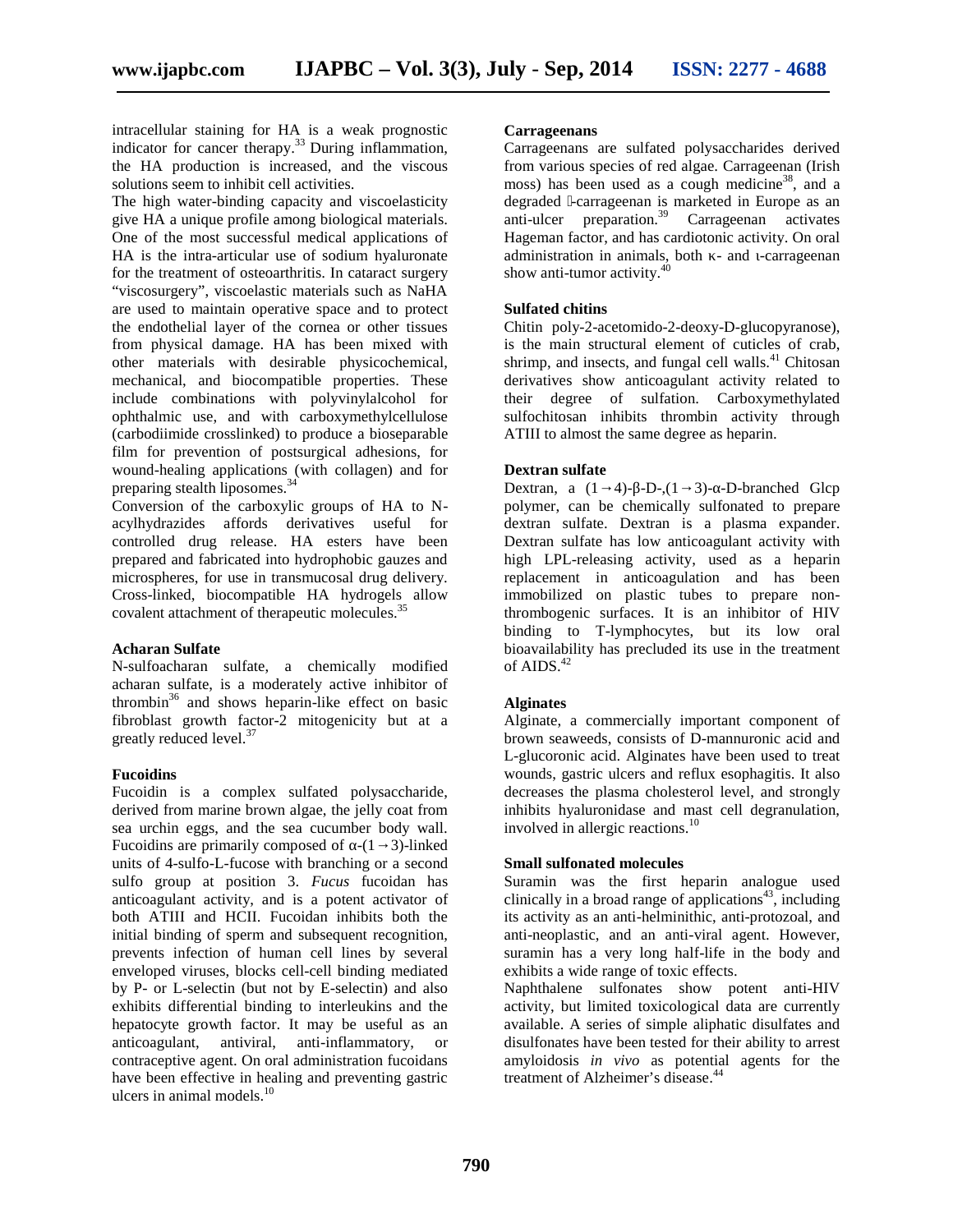Sulfated cyclodextrins such as -cyclodextrin tetradecasulfate have anticancer activity; probably through an anti-angiogenic mechanism.<sup>45</sup> They also inhibit complement activation.<sup>46</sup>

Phosphosulfomannan (PI-88) is a sulfonated phosphomannan oligosaccharide mixture derived from the yeast *Pichia holstii*. It is a promising inhibitor of tumor cell growth and metastasis currently undergoing Phase I clinical trials, believed to interfere in HS interaction with FGF and FGFR and prevents metastasis by inhibiting heparanase, thus blocking the breakdown of extracellular matrix. PI-88 also shows substantial antithrombotic activity through its catalysis of HCII-mediated inhibition of thrombin.<sup>10</sup>

Pentosan, a linear Xylp polymer extracted from the bark of the birch tree *Fagus sylvantica*, when sulfonated and partially depolymerized, is an anti coagulant with one tenth of heparin's activity on a weight basis.<sup>47</sup> Its primary anti-IIa activity has been postulated to be HCII-mediated.<sup>48</sup> Trestatin A, a pseudo-nonasaccharide obtained from strains of *Streptomyces dimorphogenes*, is a potent -amylase inhibitor. A highly sulfated maltotriosyl trehalose pentasaccharide chemically modified from the Trestatin substructure has an antiproliferative activity comparable to that of heparin.<sup>49</sup> Sulfated lactobionic acid, prepared through the chemical sulfonation of lactose dimer, is an antithrombotic agent in animal models. It acts primarily through HCII but showed some toxicity precluding its clinical use.<sup>50</sup>

GAG-based (and potentially other carbohydrate based) agents have unique properties – such as high specificity, delocalized binding sites, low antigenicity, and multivalency- difficult to replicate with other classes of molecules. Their biological functions might be enhanced by administration of exogenous GAGs, modified GAGs, GAG oligosaccharides, or GAG analogues.

#### **Complex Oligosaccharides**

The complex oligosaccharide group contains two fundamentally different kinds of prescription drugs. The first are bactericidal aminoglycoside antibiotics of microbial origin, **Streptomycin** and **Neomycin**, which interfere with protein synthesis. Streptomycin also forms a part of anti-tuberculosis regime. The second kind of complex oligosaccharide **Acarbose**, also of microbial origin, inhibits -glucosidase and delays the digestion of ingested carbohydrates (beneficial in type 2 diabetes mellitus).<sup>5</sup>

#### **Carbohydrate based antibacterial vaccines**

Natural polysaccharides conjugated to carrier proteins are made as vaccines against *N. meningitidis*,

*S. pneumoniae*, *H. influenza type b* (Hib) and other synthetic oligosaccharide epitopes offer opportunities for vaccination against HIV, *P. falciparum*, *V. cholerae*, *C. neoformans*, *S. pneumoniae*, Shiga toxin, *B. anthracis* and *C. albicans*.

#### **Carbohydrate based anticancer vaccines**

Cancer cells often display alterations in their glycan repertoire on the cell surface, referred to as tumor associated carbohydrate antigens (TACAs). A three component vaccine composed of a TLR2 agonist, a promiscuous peptide T-helper epitope and a tumor associated glycopeptides demonstrated promising anticancer activity in mice. $51$ 

#### **Monosaccharide mimics**

Prominent examples are the inhibition of glycosidases for the treatment of diabetes by voglibose, miglitol, and the prevention of influenza virus infection by zanamivir and oseltamivir. Promising results have also been recently obtained in the treatment of cystic fibrosis with miglustat. Topiramate is an anticonvulsant drug.

#### **Oligosaccharide mimics**

Validamycin A, the major active ingredient of the fermentation culture of *Streptomyces hygroscopicus* subspecies limoneus is an agricultural antifungal antibiotic.

Several carbohydrate-based drugs are currently on the market. This list includes BG Medicine Inc.'s lead product, BGM Galectin-3, a blood test for clinical use in chronic heart failure. La Jolla Pharmaceuticals' lead drug, GSC100 (formerly known as GBC590), is a complex polysaccharide that binds to and block the effects of galectin-3. Additionally, Galectin Therapeutics' two lead drugs—GM-CT-01 for cancer immunotherapy and GM-MD-02 for fibrosis—are both based on carbohydrate chemistry.

#### **Macrolides**

The fifth and final subcategory of prescription carbohydrate drugs is represented by macrolides. The first, **Erythromycin**, is of microbial origin; it inhibits protein synthesis. The other three– **Dirithromycin**,

**Clarithromycin** and **Azithromycin** – are semi synthetic macrolide antibiotics derived from Erythromycin.

#### **Rational design: challenges and solutions**

Years of effort have been required to understand the unique challenges (Table-4) that are inherently linked to carbohydrate derived drugs and to develop the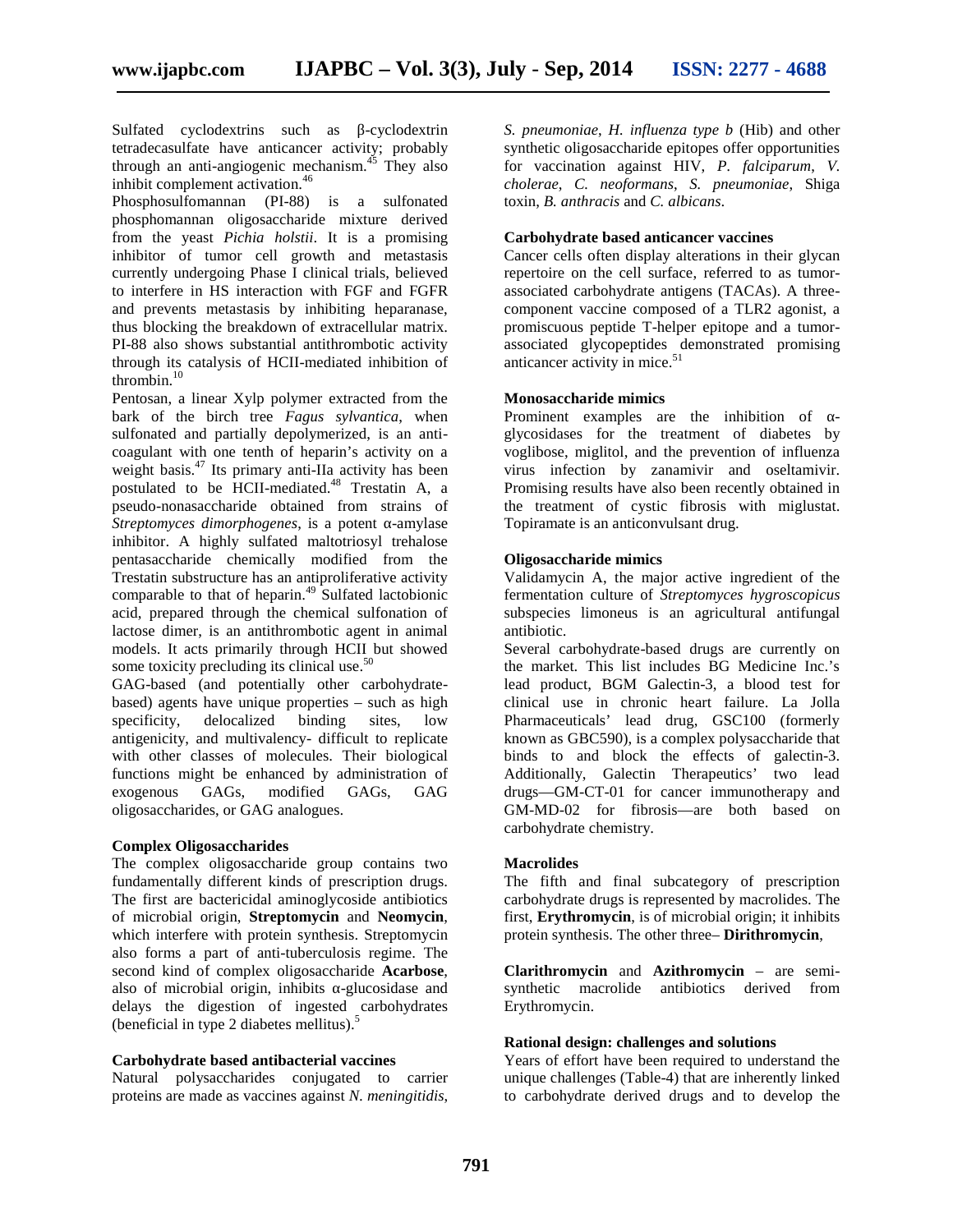basic skills and the specific knowledge to move from the excitement of scientific discovery to the development of a new class of therapeutics. Although animal lectins usually show a high degree of specificity for glycan structures, their single site binding affinities are typically low. In biological systems, functional affinity is often attained by the oligovalent presentation of CRDs, either in an oligomeric protein (e.g., cholera toxin) or through clustering at cell surfaces (e.g., asialoglycoprotein receptor). Additionally, the pharmacokinetic properties of carbohydrates, such as bioavailability or plasma half life, are typically unsatisfactory. Finally, although tremendously improved novel glycosylation protocols and solid phase approaches have become available, oligosaccharides are still only manufactured by cumbersome multistep syntheses. Therefore, the challenge is to mimic the structural information of a functional carbohydrate with a compound that has drug-like characteristics. The first step in this process is to understand the structure activity relationships of a carbohydrate lead, specifically the contribution made by each functional group to binding as well as the three dimensional presentation of the pharmacophores. Based on this information, it is possible to identify glycomimetics that are preorganized in their bioactive conformation, i.e., which will adopt their bound conformation in solution. In addition, the mimics should show improved pharmacokinetic properties while minimizing toxicity and cost of synthesis. In the past, the development of carbohydrate derived drugs was often not entirely focused on simultaneously solving all of the above requirements and some high profile failures resulted, notably in the field of selectin

Nevertheless, rationally designed glycomimetics have the potential to gather the rewards of a relatively untapped source of novel therapeutics for wide ranging and important biological and medical applications.

Heparin and LMW heparins are heterogeneous mixtures. This complicates their application as drugs in a number of ways. Firstly, their must be controlled<br>in order to obtain reproducible mixtures to obtain reproducible mixtures corresponding to those desired for the drug products. Secondly, analytical and quality control issues, while solvable, are more complicated than for homogenous products. Thirdly, biological evaluation of mixtures is more complicated than for a single entity. Fourthly, regulatory questions for drug mixtures can be formidable, making the drug approval process more difficult. Finally, a patent position is more difficult to establish for a mixture in which composition of matter is difficult to define. The new enzymatic approaches and solid-phase synthesis in carbohydrate synthesis might one day make complex synthetic carbohydrate based drugs economically viable. Indeed, the synthetic ATIII pentasaccharide is now clinically used as a highly specific anticoagulant agent in Europe.<sup>10</sup>

#### **Conclusions and Future Perspectives**

Glycans have potential therapeutic benefit as drugs themselves or as drug targets. Understanding the molecular details of protein-glycan interaction will provide the key to therapeutic targeting of this molecular encounter. Breakthroughs in this field may lead to the development of better drugs and effective vaccines.

| <b>Table 1: General Biological Functions of Carbohydrates</b> |                                         |  |
|---------------------------------------------------------------|-----------------------------------------|--|
| $\blacksquare$                                                | Cell adhesion                           |  |
| $\blacksquare$                                                | Cell activation                         |  |
| $\blacksquare$                                                | Cell differentiation                    |  |
| $\blacksquare$                                                | Fertilization                           |  |
| $\blacksquare$                                                | Embryonic development                   |  |
| $\blacksquare$                                                | Neural development                      |  |
| $\blacksquare$                                                | Modulation of inflammation and immunity |  |
| $\blacksquare$                                                | Modulation of cancer and metastasis     |  |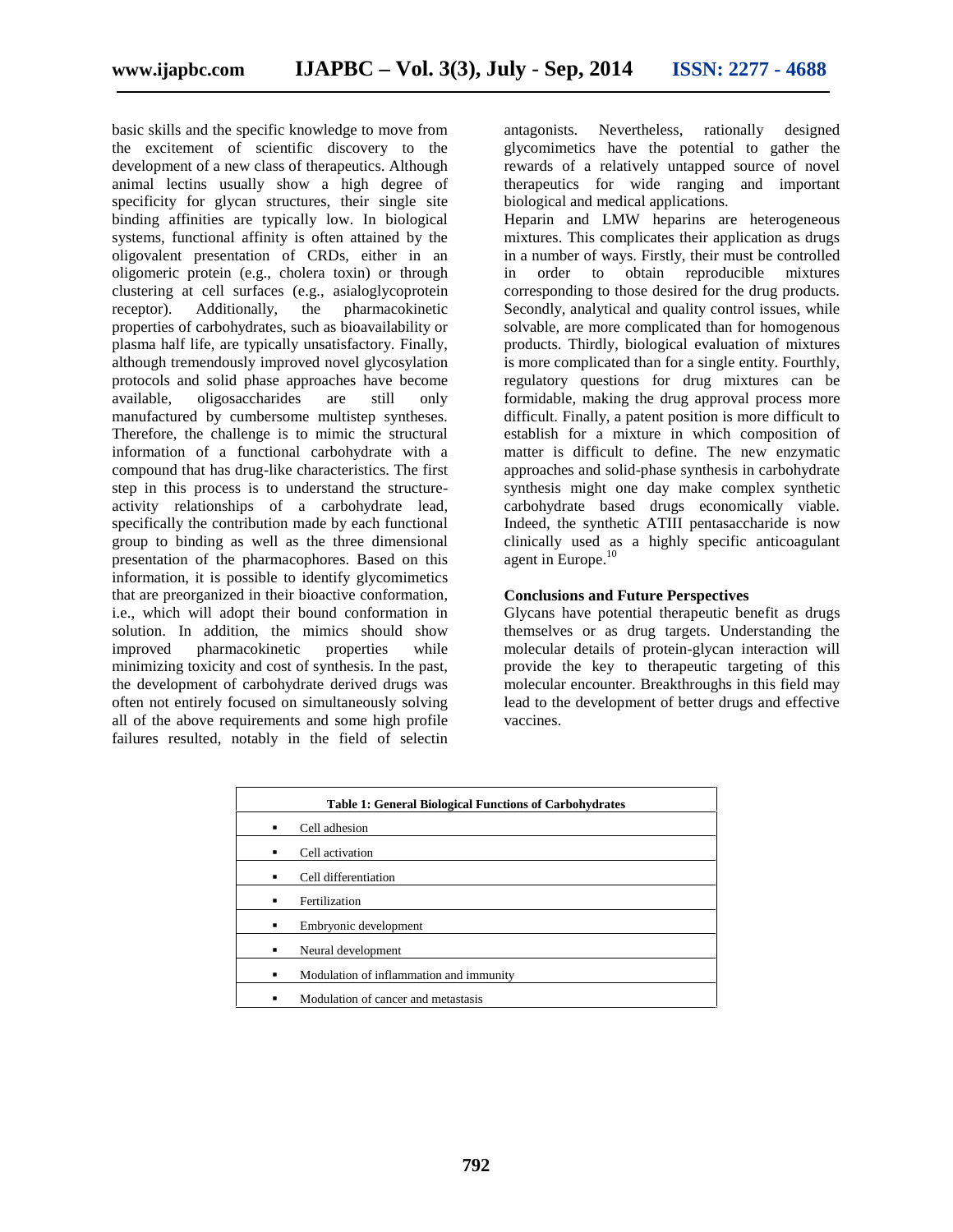| <b>Table:2 Categories of Carbohydrate-based drugs</b> |                                           |  |
|-------------------------------------------------------|-------------------------------------------|--|
| ⋗                                                     | Monosaccharide conjugates                 |  |
| ⋗                                                     | Disaccharides and disaccharide conjugates |  |
|                                                       | <b>Trisaccharides</b>                     |  |
|                                                       | Oligosaccharides and polysaccharides      |  |
|                                                       | Macrolides                                |  |

| <b>Table:3 Functions of Heparin</b> |                                   |  |
|-------------------------------------|-----------------------------------|--|
|                                     | Anti-coagulant/anti-thrombotic    |  |
| $\blacksquare$                      | <b>Lipolysis</b>                  |  |
|                                     | Anti-inflammatory                 |  |
|                                     | <b>Angiogenesis regulation</b>    |  |
|                                     | <b>Immunomodulation</b>           |  |
|                                     | <b>Modulation of tumor growth</b> |  |

| <b>Table:4 Pitfalls in Carbohydrate-based Therapeutic Drug Development</b> |
|----------------------------------------------------------------------------|
| Target affinity                                                            |
| Protein binding                                                            |
| Half life and bioavailability                                              |
| Solid phase synthesis                                                      |
| Analytical, pharmacokinetic, regulatory and patent issues of mixtures      |
|                                                                            |



**Fig 1 Monosaccharide Conjugate**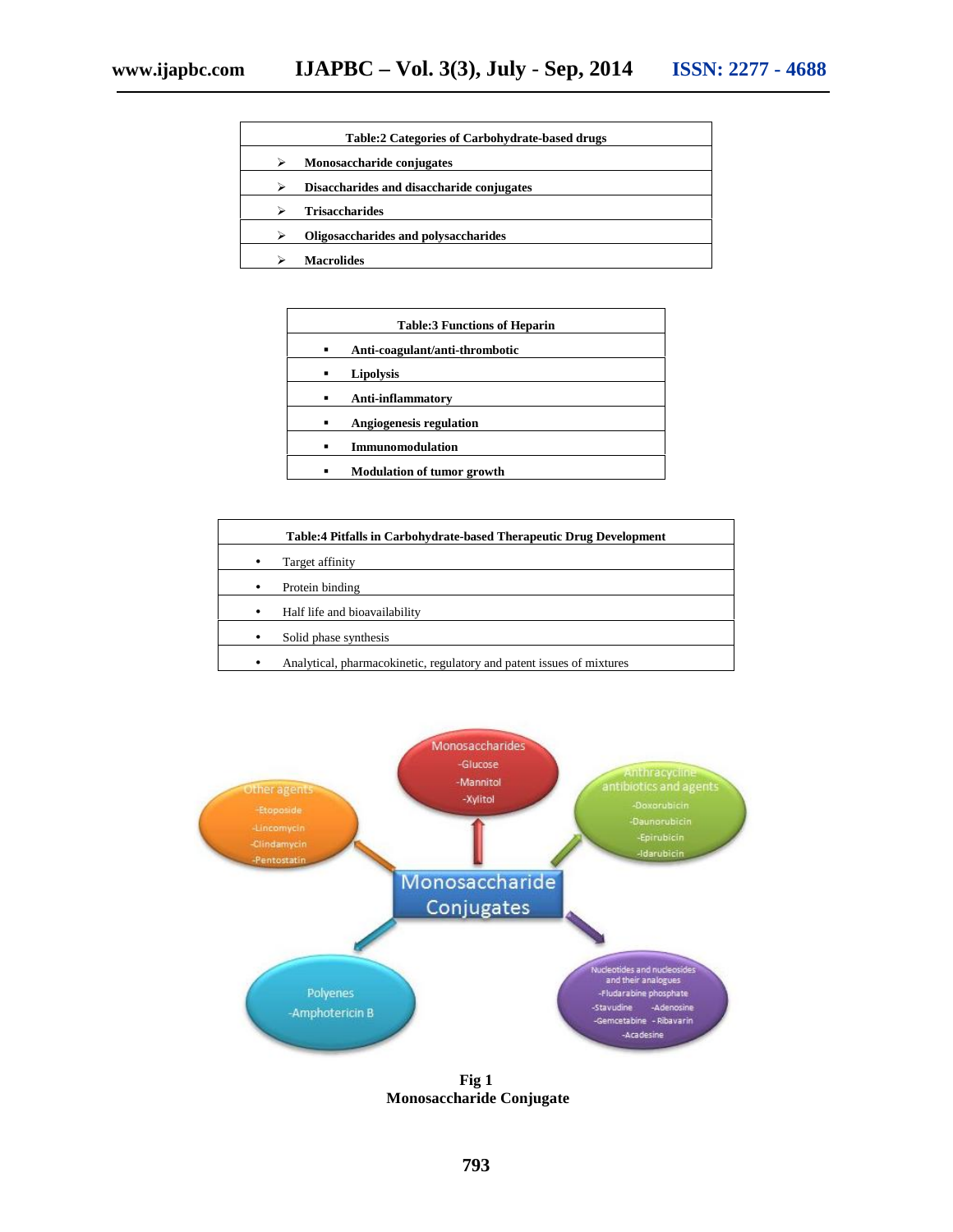#### **REFERENCES**

- 1. Van Teeffelen JW, Brands J, Stroes ES, Vink H, Endothelial glycocalyx: sweet shield of blood vessels, Trends Cardiovasc Med. 2007; 17:  $101-05$ .
- 2. Suthar MK, Singh SV, Doharey PK, Saxena JK, Carbohydrates as Potent Therapeutic Agents for Parasitic Infections: Drugs and Pharmaceuticals (Carbohydrate-based Drugs), Current R & D Highlights, Lucknow, 2010 Vol. 33(2), p. 4-11.
- 3. Ernst B, Magnani JL, From carbohydrate leads to glycomimetic drugs, Nature Reviews Drug Discovery 2009, 8: 661-77.
- 4. Carbohydrate-Based Drugs—An Introduction: Drugs and Pharmaceuticals (Carbohydrate based Drugs), Current R & D Highlights, Lucknow, 2010 Vol. 33(2), p. 1-3.
- 5. Klyosov A, Carbohydrates and Drug Design: In Glycobiology and Drug Design, ACS Symposium Series; American Chemical Society: Washington, DC, 2012, p.g.1-22.
- 6. Kjellén L, Lindahl U, Proteoglycans: structures and interactions, Annu Rev Biochem. 1991; 60: 443-75.
- 7. Iozzo RV, Matrix proteoglycans: from molecular design to cellular function, Annu Rev Biochem. 1998; 67: 609-52.
- 8. Foster AB, Huggard AJ, The chemistry of heparin, Adv Carbohydr Chem. 1955; 10: 335- 68.
- 9. Casu B, Structure and biological activity of heparin, Adv Carbohydr Chem Biochem. 1985; 43: 51-134.
- 10. Islam T, Linhardt RJ, Chemistry, biochemistry, and pharmaceutical potentials of glycoaminoglycans and related saccharides: Carbohydrate-based Drug Discovery Volume 1, Chi-Huey Wong (Ed.) Wiley-VCH, Weinheim, 2003, p. 407-39.
- 11. Gallagher JT, Turnbull JE, Lyon M, Heparan sulphate proteoglycans: molecular organisation of membrane--associated species and an approach to polysaccharide sequence analysis, Adv Exp Med Biol. 1992; 313: 49-57.
- 12. Casu B, Lindahl U. Structure and biological interactions of heparin and heparan sulfate. Adv Carbohydr Chem Biochem. 2001; 57: 159-206.
- 13. Stevens RL, Fox CC, Lichtenstein LM, Austen KF, Identification of chondroitin sulfate E proteoglycans and heparin proteoglycans in the secretory granules of human lung mast cells. Proc Natl Acad Sci U S A. 1988; 85(7): 2284- 87.
- 14. Freedman M D, Pharmacodynamics, clinical indications, and adverse effects of heparin, J Clin Pharmacol. 1992; 32(7): 584-96.
- 15. Linhardt RJ, Gunay NS, Production and chemical processing of low molecular weight heparins, Semin Thromb Hemost. 1999; 25 Suppl 3: 5-16.
- 16. Engelberg H, Heparin and the atherosclerotic process, Pharmacol Rev. 1984; 36(2): 91-110.
- 17. Sue TK, Jaques LB, Yuen E, Effects of acidity, cations and alcoholic fractionation on absorption of heparin from gastrointestinal tract, Can J Physiol Pharmacol. 1976; 54(4): 613-17.
- 18. Nelson RM, Venot A, Bevilacqua MP, Linhardt RJ, Stamenkovic I, Carbohydrate-protein interactions in vascular biology, Annu Rev Cell Dev Biol. 1995; 11: 601-31.
- 19. Nelson RM, Cecconi O, Roberts WG, Aruffo A, Linhardt RJ, Bevilacqua MP. Heparin oligosaccharides bind L- and P-selectin and inhibit acute inflammation, Blood. 1993; 82(11): 3253-58.
- 20. Ribatti D, Vacca A, Nico B, Crivellato E, Roncali L, Dammacco F, The role of mast cells in tumour angiogenesis, Br J Haematol. 2001; 115(3): 514-21.
- 21. Taylor S, Folkman J, Protamine is an inhibitor of angiogenesis, Nature. 1982; 297(5864): 307- 12.
- 22. Mason IJ, The ins and outs of fibroblast growth factors, Cell. 1994; 78(4): 547-52.
- 23. Linhardt RJ, Hileman RE, Dermatan sulfate as a potential therapeutic agent, Gen Pharmacol. 1995; 26(3): 443-51.
- 24. Pangrazzi J, Gianese F, Dermatan sulfate as a potential antithrombotic drug, Haematologica. 1987; 72(5): 459-64.
- 25. Edwards IJ, Wagner WD, Owens RT, Macrophage secretory products selectively stimulate dermatan sulfate proteoglycan production in cultured arterial smooth muscle cells, Am J Pathol. 1990; 136(3): 609-21.
- 26. Häuselmann HJ, Nutripharmaceuticals for osteoarthritis, Best Pract Res Clin Rheumatol. 2001; 15(4): 595-607.
- 27. Osborne CS, Reid WH, Grant MH, Investigation into the biological stability of collagen/chondroitin-6-sulphate gels and their contraction by fibroblasts and keratinocytes: the effect of crosslinking agents and diamines, Biomaterials. 1999; 20(3): 283-90.
- 28. Sudha PN, Rose MH. Beneficial effects of hyaluronic Acid. Adv Food Nutr Res. 2014; 72: 137-76.